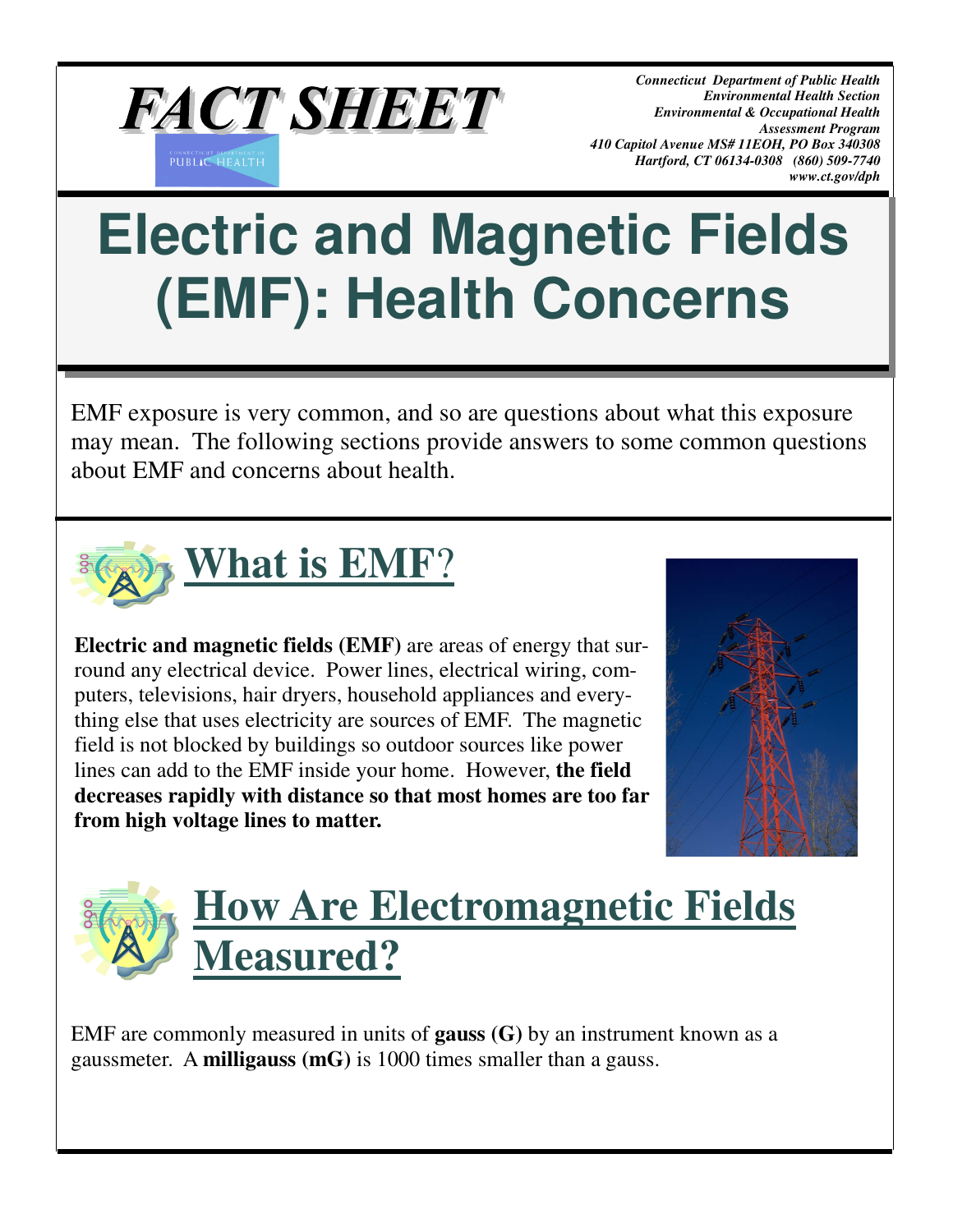

In a study that measured EMF in almost 1000 homes in the United States, 50% had average EMF levels of 0.6 mG or less, and 95% had average EMF levels below 3 mG. Keep in mind that these are *average* EMF levels within a home. EMF levels can be higher (5 mG or more) when you are near a household appliance (or anything else that uses electricity). EMF levels rapidly become weaker as you move away from the source.



#### **How High Are EMF Levels Near Power Lines?**

Power lines that send electricity between towns and into neighborhoods generally have the highest voltage. They are bigger and have more wires than the distribution lines that are common on most streets. The high voltage lines can have EMF levels of 30 to 90 mG underneath the wires, depending on the voltage, height, and placement of the lines. EMF levels decrease rapidly with distance from the lines. At 300 feet (a football field), EMF is at background levels. In some cases, even closer distances are at background. The distribution lines that run up and down every street are smaller, contain lower voltage and are of less concern.





Despite extensive research over the past 20 years, the health risk caused by EMF exposure remains an open question. Two national research organizations (the National Research Council and the National Institute of Health) have looked at the studies and have concluded that there is not strong evidence that EMF exposures pose a health risk. However, some studies have shown an association between household EMF exposure and a small increased risk of childhood leukemia at average exposures above 3 mG. For cancers other than childhood leukemia, there is less evidence for an effect. For example, workers that repair power lines and railway workers can be exposed to much higher EMF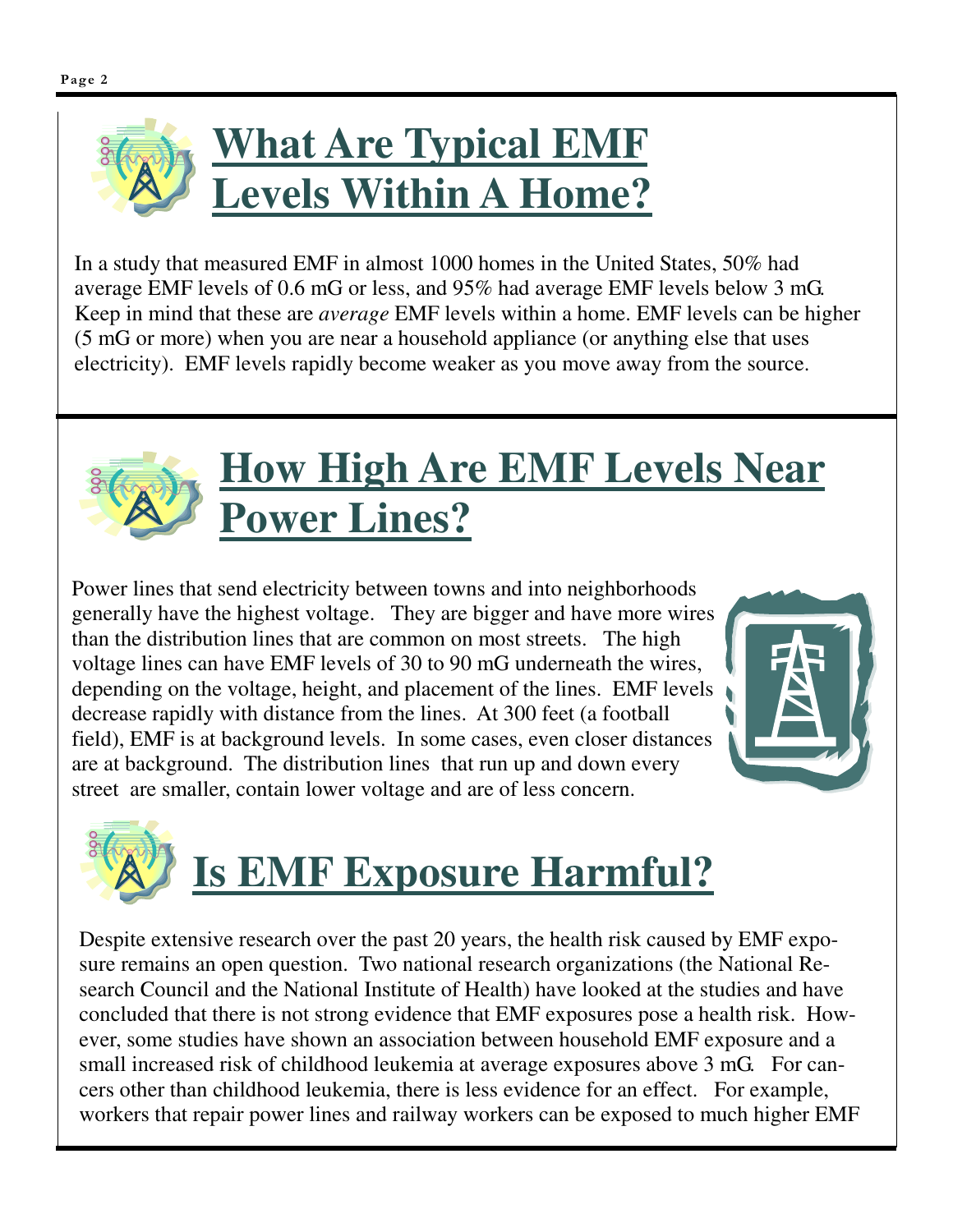Page 3

levels than the general public. The results of cancer studies in these workers is mixed. Some studies have suggested a link between EMF exposure in electrical workers and leukemia and brain cancer. Other similar studies have not found such associations. There is also some evidence that utility workers exposed to high levels of EMF may be at increased risk of developing amyotrophic lateral sclerosis (Lou Gehrig's Disease).

Although the current scientific evidence provides no definitive answers as to whether EMF exposure can increase health risks, there is enough uncertainty that some people may want to reduce their exposure to EMF.



### **How Can I Reduce My EMF Exposure?**

EMF exposure depends on what EMF sources are nearby and how much time you spend near them.

If you would like to reduce your exposure to EMF, you can take simple steps such as:

- Increase distance: for example, sit at arm's length from your computer or re-position electric alarm clocks farther away from your body while in bed.
- Repair faulty wiring which may be generating higher than usual EMF.
- Turn off electrical devices such as televisions and computers when not in use.
- Use electric blankets to warm the bed, turning them off before getting into bed.

## **What Should I Do if a Home I Want To Buy is Near High Voltage Lines?**

If the power lines are more than 300 feet away, there should be no cause for concern. At this distance EMF from the lines is no different from typical levels around the home.

If the power lines are less than 300 feet away from the home, you may want to obtain EMF measurements in the yard. Most electric utilities in Connecticut will take measurements for free. There are also private firms that will charge a fee for measurements. To understand your measurement, consider that typical EMF levels found inside homes